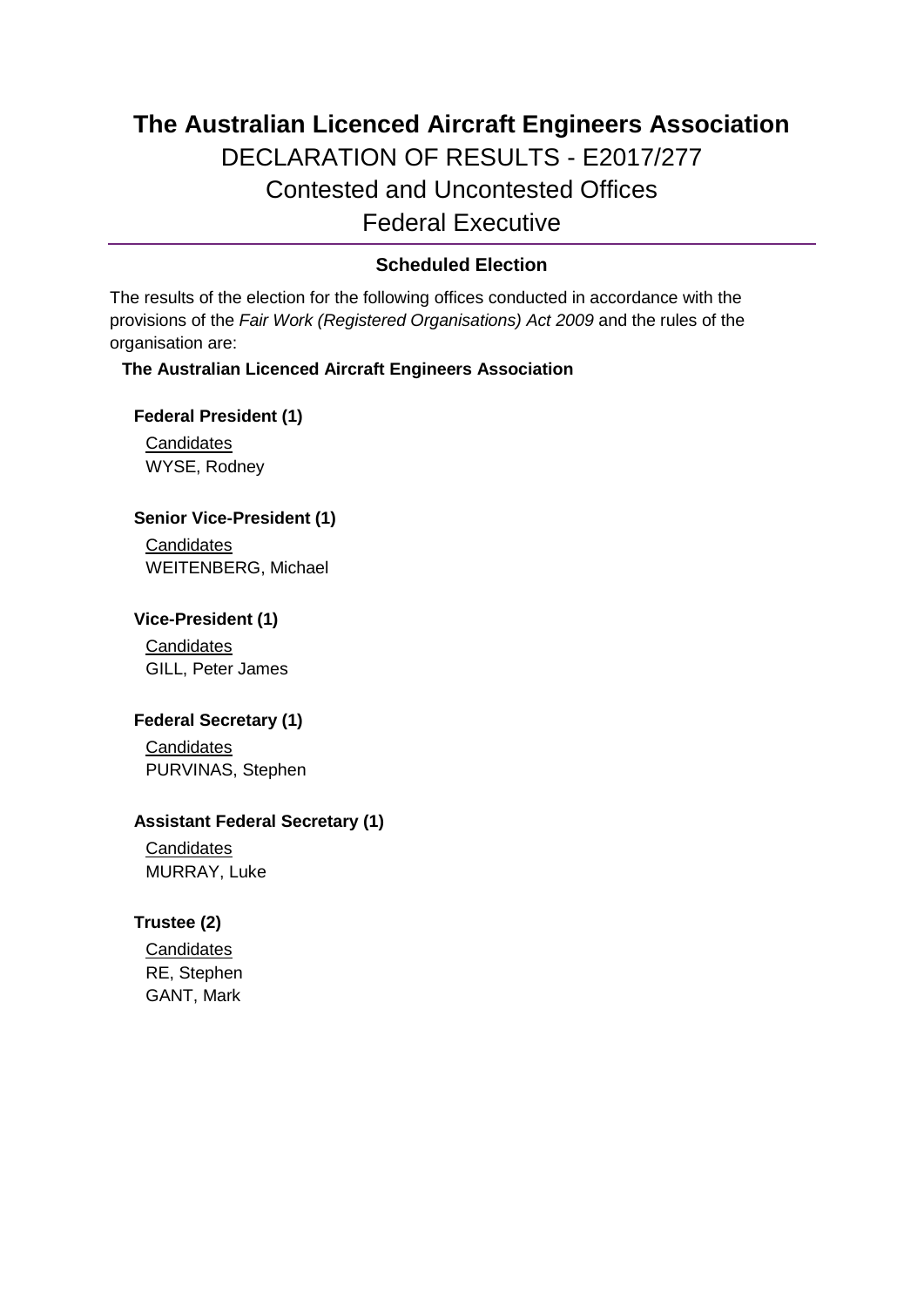## **Federal Executive Councillors:**

## **Qantas Airways Councillor (6)**

| Total number of persons on the roll of voters                         | 1082           |
|-----------------------------------------------------------------------|----------------|
| <b>Ballot Papers Issued</b>                                           | 1082           |
| Replacement ballot papers issued                                      | 0              |
| <b>TOTAL BALLOT PAPERS ISSUED</b>                                     | 1082           |
| Ballot papers/envelopes returned for scrutiny                         | 433            |
| Less ballot papers/envelopes rejected at preliminary scrutiny         | 5              |
| Adjusting balance                                                     | 0              |
| TOTAL BALLOT PAPERS ADMITTED TO SCRUTINY                              | 428            |
| Percentage of ballot papers returned to number issued                 | 40%            |
| Ballot papers returned as unclaimed mail by closing date of<br>ballot | 8              |
| Ballot papers not returned                                            | 641            |
| <b>Councillor (6)</b>                                                 |                |
|                                                                       |                |
| Candidates                                                            | Votes          |
| <b>MCCLENAHAN Brett</b>                                               | 354            |
| <b>REA Mathew</b>                                                     | 353            |
| <b>DERNDORFER Wayne Erich</b>                                         | 318            |
| <b>BURLEIGH Christopher Brian</b>                                     | 336            |
| <b>BURSILL John</b>                                                   | 206            |
| <b>HYDE Craig</b>                                                     | 330            |
| <b>COX Bradley</b>                                                    | 376            |
| <b>THOMAS Steven Mark</b>                                             | 207            |
|                                                                       |                |
| <b>Total votes</b>                                                    | 2480           |
| Formal ballot papers                                                  | 428            |
| Informal ballot papers                                                | 0              |
| I declare the following elected:                                      | Order elected  |
| <b>COX Bradley</b><br>$\bullet$                                       | 1              |
| <b>MCCLENAHAN Brett</b><br>$\bullet$                                  | $\overline{2}$ |
|                                                                       |                |
| <b>REA Mathew</b><br>$\bullet$                                        | 3              |
| <b>BURLEIGH Christopher Brian</b>                                     | 4              |
| <b>HYDE Craig</b>                                                     | 5              |
| <b>DERNDORFER Wayne Erich</b><br>$\bullet$                            | 6              |
|                                                                       |                |

## **Virgin Australia or its Maintenance and Repair Organisation provider Councillor (2)**

**Candidates** TAMBLYN, Christian Clive John DAVIES, Mike